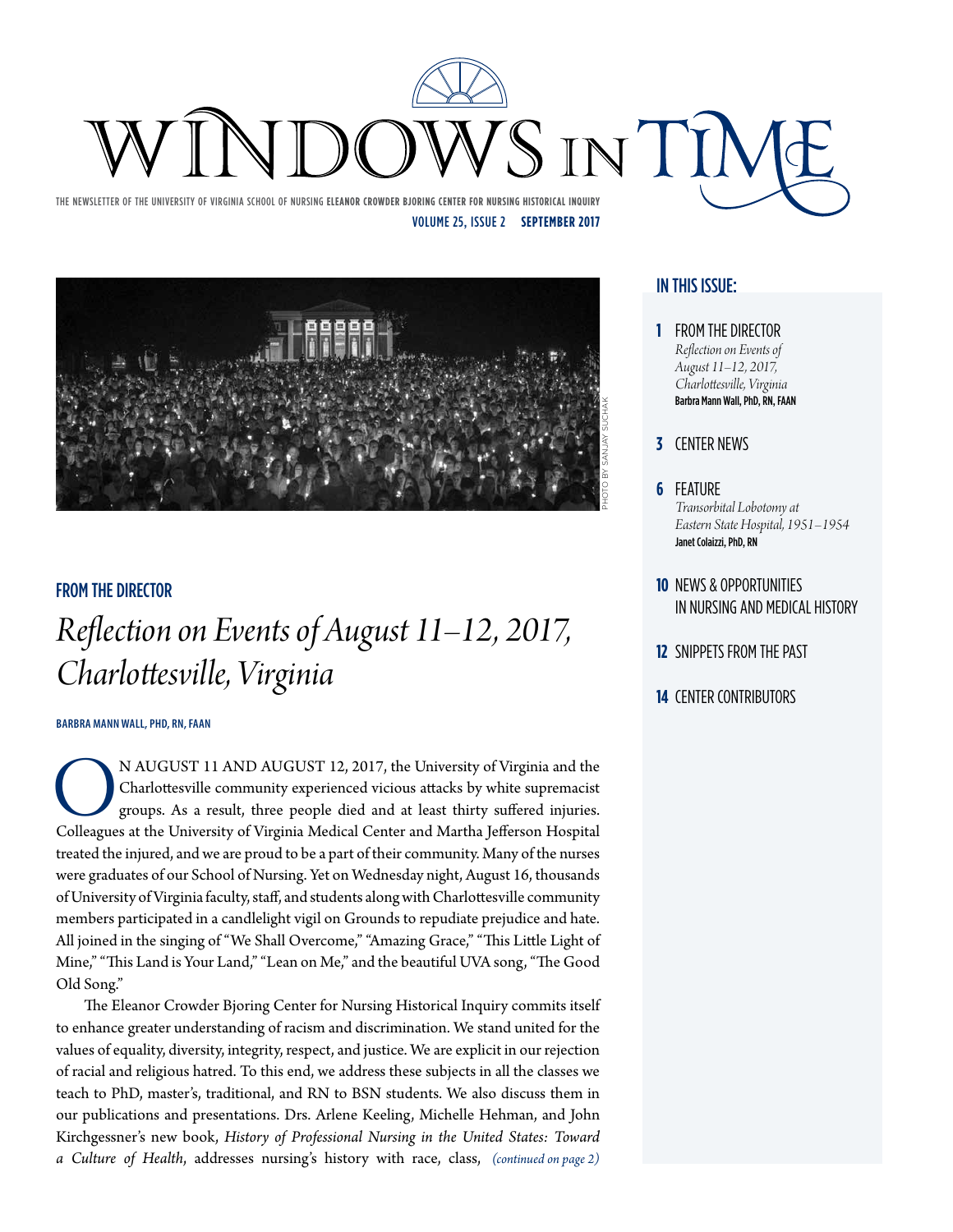#### Eleanor Crowder Bjoring Center for Nursing Historical Inquiry

#### Staff

**Barbra Mann Wall, PhD, RN, FAAN, Director** bmw8y@virginia.edu **Arlene Keeling, PhD, RN, FAAN, Associate Director** awk2z@virginia.edu **Mary E. Gibson, PhD, RN, Assistant Director** meg2e@virginia.edu **John C. Kirchgessner, PhD, RN, PNP, Assistant Director** jkirchgessner@sjfc.edu **Barbara Brodie, PhD, RN, FAAN, Director Emerita** bb9w@virginia.edu **Linda Hanson, MSM, Project Coordinator** llh3x@virginia.edu

#### Center Associates

**W. Bernard Carlson, PhD** wc4p@virginia.edu **Anne Z. Cockerham, PhD, RN, CNM, WHNP** Anne.Cockerham@frontierschool.edu **Rebecca Coffin, PhD, RN** rc4da@virginia.edu **Sarah J. Craig, PhD, RN, CCNS, CCRN** sjw5y@virginia.edu **Deborah L. Gleason, PhD, APRN, CPNP** dlg7b@virginia.edu **Michelle Hehman, PhD, RN** mch2at@virginia.edu **Bridget Houlahan, PhD, RN** bah3jb@virginia.edu **Jessica Malpass, PhD, RN** jlk2t@virginia.edu **Gwyneth Milbrath** Gwyneth.Milbrath@unco.edu **Nena Powell, PhD, RN** powellnj@jmu.edu **Lisa Zerull PhD, RN, FCN** lzerull@valleyhealthlink.com

#### Center Affiliate

**Pamela B. DeGuzman, PhD, MBA, RN** deguzman@virginia.edu

#### Windows in Time

**John C. Kirchgessner**, Editor **Linda Hanson**, Assistant Editor **Roseberries**, Design

Brodie Fellows 2017–2019 **Tommy Dickinson, PhD, RN** 2016–2018 **Winifred C. Connerton, PhD, CNM**

#### Center Volunteers

**Cynthia Balin Carolyn J. DuVal Robert DuVal Gertrude Hutchinson**

*Windows in Time*can be found on EBSCOhost and Gale Group, Inc. databases.

#### Contact Information

**Center Phone** (434) 924-0083 **Center email** nurs-hxc@virginia.edu **Center website** nursing.virginia.edu/cnhi

*© 2017 by the Rector and Visitors of the University of Virginia*

facebook.com/uvanursing twitter.com/uvason

#### *(*From the Director*, continued from page 1)*

religion, and ethnicity, which was not always positive. Dr. Mary Gibson is President of the American Association for the History of Nursing, and she and the members ensure that all conferences are respectful of equality and diversity. Dr. Barbara Brodie volunteers every week at a clinic and cares for a diverse clientele.

I recently gave a keynote presentation at the Australian and New Zealand Society of the History of Medicine in Melbourne, Australia. Several topics at the conference investigated war and trauma, women and medicine, nursing, vaccination controversies, shell shock and PTSD, medicine and the state, and challenges within

#### We, as a discipline of historians, need to more thoroughly

analyze the integration among health care, politics, race, religion,

#### and conflict.

hospitals as institutions. My talk was entitled "Religion, History, Politics, and Health Care: A Call for Multidisciplinary Action." I argued that we, as a discipline of historians, need to more thoroughly analyze the integration among health care, politics, race, religion, and conflict. I built on an initiative going on at the University of Virginia today. Several of us have formed the Religion/Politics/and Conflict consortium that aims to carry out and publish research on causes and solutions to religion-related conflicts. We are using cross disciplinary methods—quantitative, qualitative, and historical—to examine conflicts in their broader historical, political, religious, and economic settings. My work on Catholic sisters' health care work in Nigeria and Uganda in the 1960s and 1970s helps us understand the larger question of what conditions enable religion-related violent conflict, and the social, political, cultural, and religious factors that give rise to such tensions. Topics we plan to study include indigenous values and the influence of different world religions; colonialism and religious change; and the cultural landscapes of post-colonial arenas. We know that long intractable influences of religion, ethnicity, race, class, and gender remain. The Eleanor Crowder Bjoring Center for Nursing Historical Inquiry stands united and committed to help our communities heal, recover, and *understand* these issues. History has much to teach us.  $\blacksquare$ 

Barbia Mann Wall



*The Eleanor Crowder Bjoring Center for Nursing Historical Inquiry (ECBCNHI), established at the University of Virginia in 1991 to support historical scholarship in nursing, is dedicated to the preservation and study of nursing history. The development of advanced clinical nursing practice, and the clinical specialty organizations that represent the various practices, is a* 

*major focus of the Center. The goals of the Center include the collection of materials, the promotion of scholarship, and the dissemination of historical research findings.*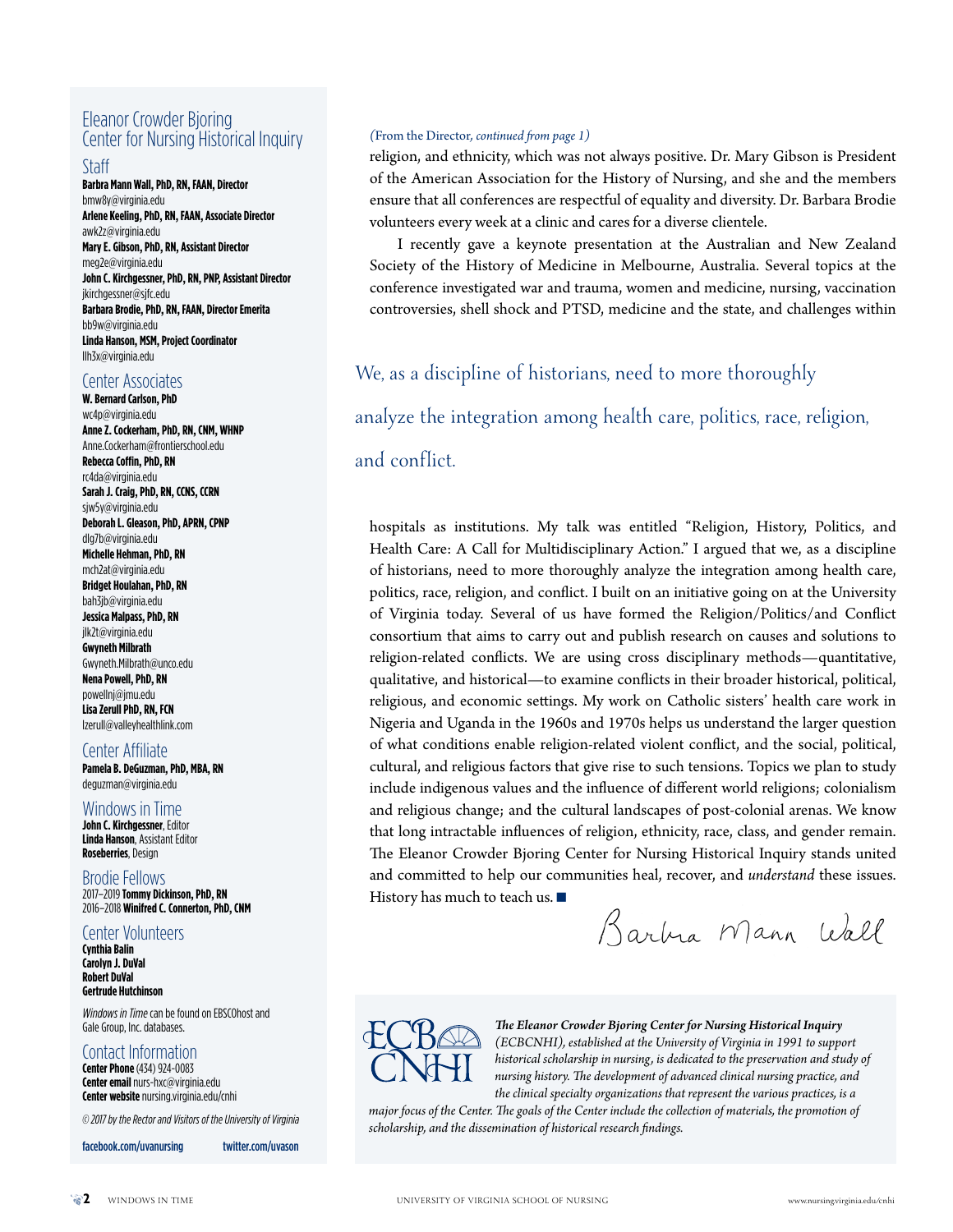



### *Arlene Keeling Retires*

Thene Keeling will retire in<br>December 2017, after twenty-<br>five years of service to the<br>University of Virginia and the School of December 2017, after twenty-**L**five years of service to the Nursing. Arlene has served the school in many capacities throughout her tenure as teacher, mentor, scholar, and leader. She has worked closely with countless students on history projects, guided many doctoral students through dissertations, and served on academic committees in the School of Nursing and across the University's Grounds.

Throughout her career at the University, Arlene has been dedicated to preserving the history of the nursing profession and bringing to light the work of nurses in the past. Her dedication to the profession's history ultimately led to her appointment as the Centennial Distinguished Professor of Nursing in 2005. Her commitment to scholarship and research are evident in her numerous

articles and books on nursing history. She wrote *Nursing and the Privilege of Prescription, 1893–2000*, a book that the American Association for the History of Nursing recognized with the Lavinia L. Dock Award for outstanding research and writing. She coauthored and edited several other books, including *Rooted in the Mountains, Reaching to the World: A History of the Frontier School of Nursing, 1939–1989* (2012) written in collaboration with Anne Z. Cockerham, *The Nurses of the Mayo Clinic* (2014) and *Nursing Rural America: Perspectives from the Early 20th Century* (2015) written in collaboration with John Kirchgessner. Her most recent book, *History of Professional Nursing in the United States: Toward a Culture of Health*, was written in collaboration with Michelle Hehman and John Kirchgessner and released in August.

In 1992, while still a doctoral student, Arlene and fellow doctoral student Sylvia

Rinker approached Dr. Barbara Brodie to initiate the Center. Later, as Director of the Eleanor Crowder Bjoring Center for Nursing Historical Inquiry, Arlene was instrumental in the Center's growth. Under her leadership, the Center grew physically when it moved into its larger and more visible space in McLeod Hall. The Center's holdings also grew extensively during this time. The increase in size and the expansion of the collections has allowed the Center to serve more student, national, and international researchers. During her years as Center Director, Arlene's contributions were essential in the Center's rise as an international leader in nursing history through research productivity, reputation, and the cultivation of the next generations of nurse historians.

Arlene will be greatly missed by the Center's faculty and staff. Arlene, we wish you well in your next life chapter!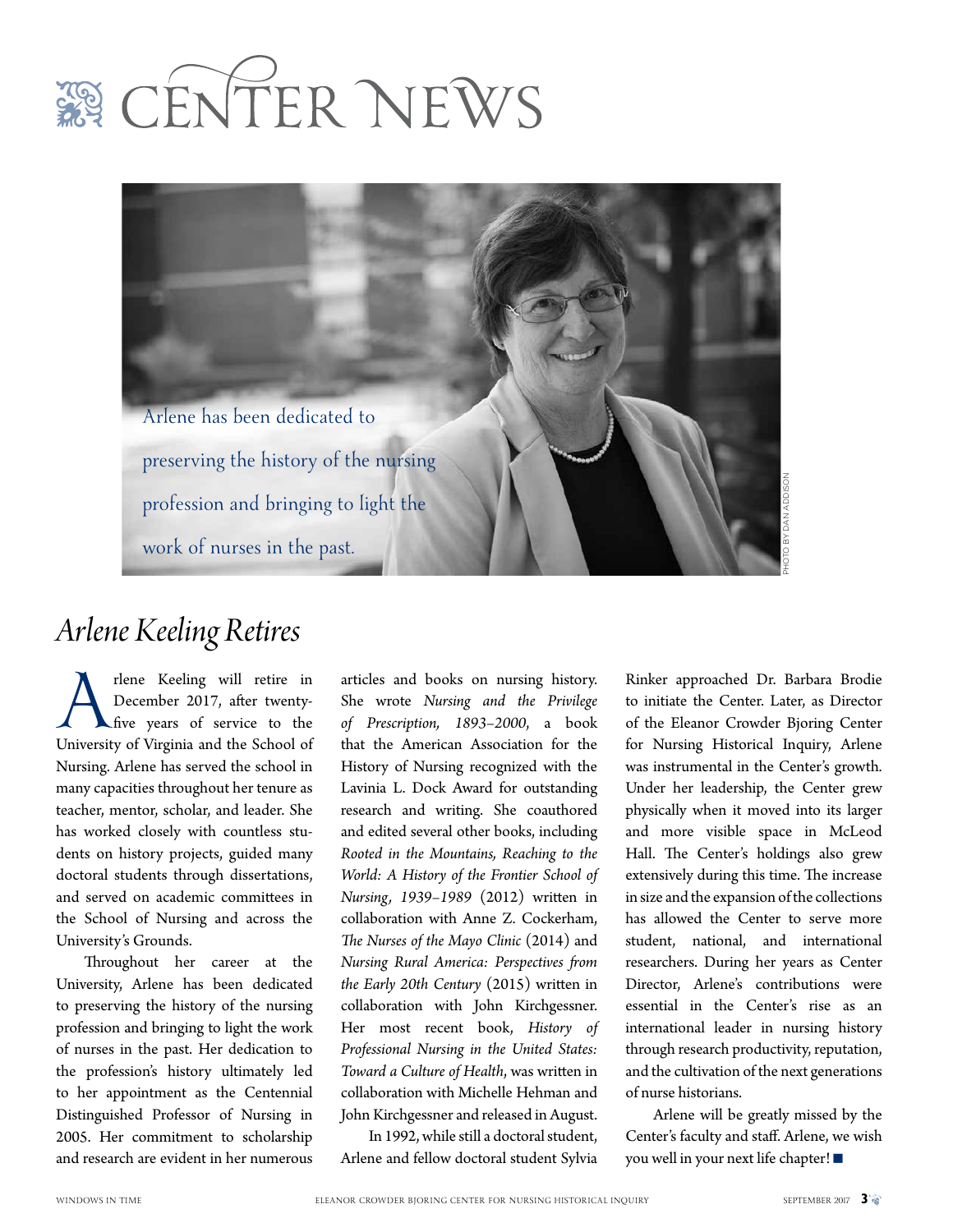### Presentations, Publications & Awards

#### **Faculty**

**Craig, S.** "The Mill Worker's Lament: Brown Lung Disease Surveillance Programs in North Carolina, 1970–1985." Paper presented at the Southern Association for the History of Medicine and Science Conference, Myrtle Beach, South Carolina, March 17, 2017.

**Gibson, M.** "Nurses and Obstetric Anesthesia—a Complicated Relationship." Paper presented at the Southern Association for the History of Medicine and Science Conference, Myrtle Beach, South Carolina, March 18, 2017.

**Hehman, M.** "The Rise of a Profession: 1873–1926." Paper presented at the Southern Association for the History of Medicine and Science Conference, Myrtle Beach, South Carolina, March 18, 2017.



**Keeling, A.**, **M. Hehman**, & **J. Kirchgessner**. *History of Professional Nursing in the United States: Toward a Culture of Health* (New

York, NY: Springer Publishing Company, LLC, 2018).

**Keeling, A.** "The Roots of Professional Nursing." Paper presented at the Southern Association for the History of Medicine and Science Conference, Myrtle Beach, South Carolina, March 18, 2017.



**Wall, B.M.** & B.J. Brown. *Through the Eyes of Nursing: Educational Reform at the University of Texas School of Nursing, 1890–1989* (Austin, TX:

Austin Book Consortium, 2017).

**Zerull, L.M.** "Light from the Past; Spotlight on the Future." Valley Health System Faith Community Nurse Retreat, Cacapon, WV, April 2017.

**Zerull, L.M.** "Sustaining Faith Community Nursing into the Future." Holy Cross Hospital Faith Community Nurse Program, Silver Spring, MD, April 2017.

#### **Students**

**Carhuapoma, L.** "Nursing Origins in Neuro-critical Care." Paper presented at the Southern Association for the History of Medicine and Science Conference, Myrtle Beach, South Carolina, March 17, 2017.

**Dreisbach, C.** "Nursing, Legal Testimony and Eugenics: Dissecting the Role of the Nurse in *Buck v. Bell* (1927)." Paper presented at the Southern Association for the History of Medicine and Science Conference, Myrtle Beach, South Carolina, March 17, 2017.

**Hundt, B.** "'No neutral ground in this contest': The Government Hospital for the Insane during the American Civil War." Paper presented at the Southern Association for the History of Medicine and Science Conference, Myrtle Beach, South Carolina, March 17, 2017.

**Kumodzi, T.** "'The Force behind the Vision': A Historical Perspective of Trauma Nursing's Southern Legacy." Paper presented at the Southern Association for the History of Medicine and Science Conference, Myrtle Beach, South Carolina, March 17, 2017.

**Milbrath, G.** "Medical Care at Pearl Harbor: December 1941." Paper presented at the Southern Association for the History of Medicine and Science Conference, Myrtle Beach, South Carolina, March 18, 2017.

Liehr, P., Sopcheck, J., & **Milbrath, G.** "Remembering Pearl Harbor at 75 Years." *The American Journal of Nursing 116*(12): 54–57.

**Milbrath, G.** (2017). "The role of the USS Solace in the care of casualties, December 1941." Paper presented at the Western Institute of Nursing Conference, Denver, Colorado, April 20, 2017.

**Saha, A.** "Consumers of Doubt: Engineers in Denial during the Ozone Crisis, 1974–1989." Paper presented at the Southern Association for the History of Medicine and Science Conference, Myrtle Beach, South Carolina, March 18, 2017.

**Tucker, V.** "Race, Resiliency, and Reform: A Textual Analysis of the Oral History of Ms. Mavis Claytor, African American Nurse in the South." Paper presented at the Southern Association for the History of Medicine and Science Conference, Myrtle Beach, South Carolina, March 17, 2017.

#### **Funding Received**

**Arlene Keeling** has received a \$1,500 grant from the University of Virginia Center for Global Inquiry and Innovation. Her research project will be titled: "T*he Nurses of Ellis Island, 1892–1954".* Today the United States is faced with questions about immigration policies and the conflict of those policies with the moral imperative to care for people seeking refuge from war torn areas of the world. This project will document and analyze the role that nurses played in the care of European immigrants who arrived on Ellis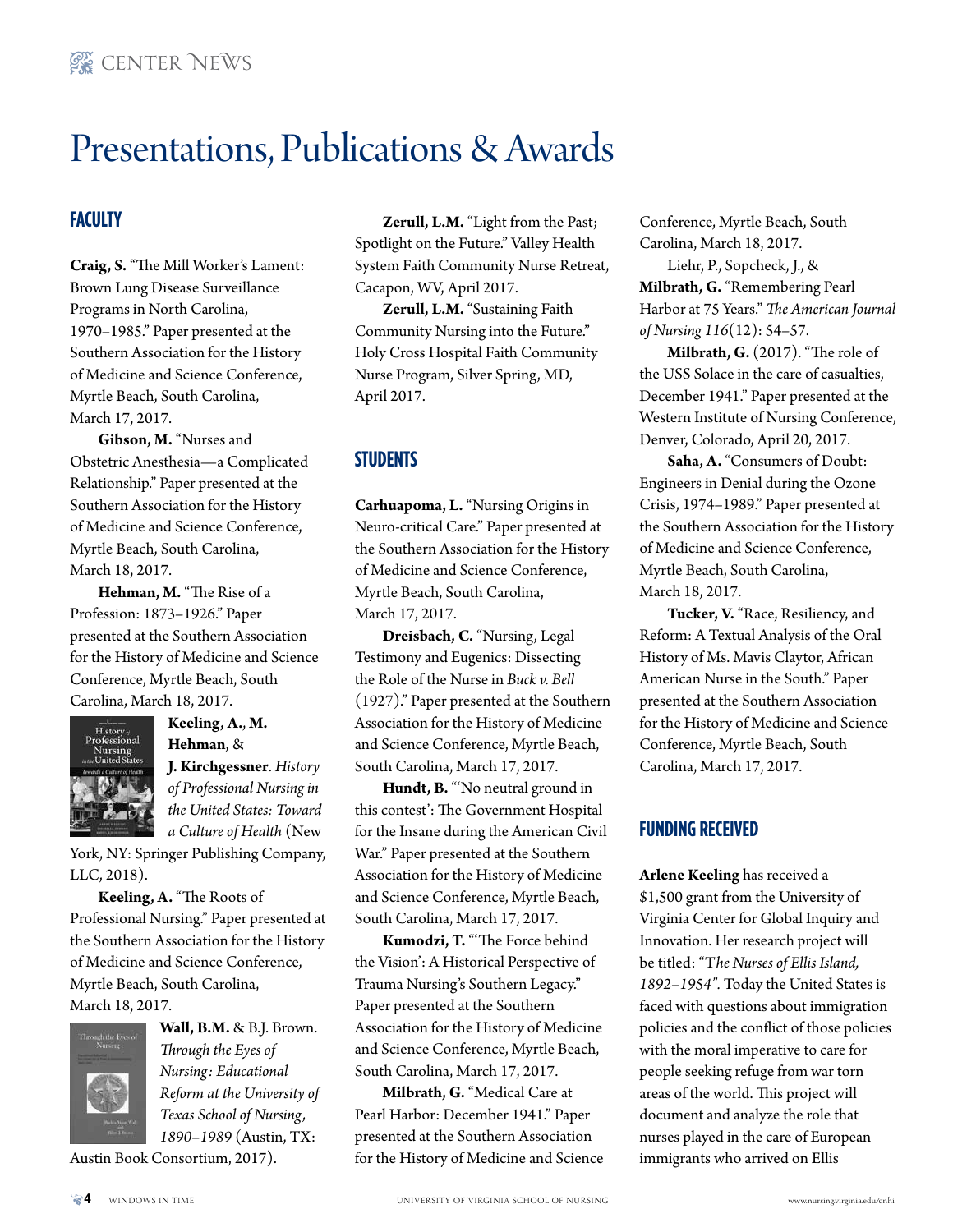Island during the early 20th century, particularly in relation to their work in three major hospitals on the island. The research will fill a gap in the history of nursing and may have implications for health and immigration policies today.

**Elizabeth Hundt** received the UVA School of Nursing 2017–2018 Barbara Brodie Scholars Endowment Award (\$16,400) and the American Association for the History of Nursing H-31 Award, May 2017 (\$2,000).

#### **Awards**

**Barbra Mann Wall**, PhD, RN, FAAN was selected as the University of Texas at Austin School of Nursing Outstanding Alumna. Congratulations! $\blacksquare$ 

### *Agnes Dillon Randolph Lecture/Award*

The Bjoring Center for Nursing Historical Inquiry Agnes Dillon Randolph Award and Lectureship, named in honor of one of Virginia's early nursing leaders, is given annually to an individual who has made a significant contri Randolph Award and Lectureship, named in honor of one of Virginia's early nursing leaders, is given annually to an individual who has made PhD, RN, FAAN, former Director of the Eleanor Crowder Bjoring Center for Nursing Historical Inquiry, has been selected as the recipient of the 2018 award for her leadership in the AAHN, for mentoring a myriad of students, and for her numerous publications, including several books. Dr. Keeling will retire in December from the UVA School of Nursing where she serves as the Centennial Distinguished Professor of Nursing.

Dr. Keeling's lecture, "The Nurses of Ellis Island: Policy, Professionalism, and Practice," is scheduled for March 14, 2018 at 12:00 p.m. and will be followed by a reception in the Bjoring Center.  $\blacksquare$ 

### *"With Great Determination"*

On April 7, 2017, the Catherine<br>Strader McGehee Lecture featured<br>Ms. Mavis Claytor, the School of<br>Nursing's first African American graduate. Strader McGehee Lecture featured Ms. Mavis Claytor, the School of Ms. Claytor earned her baccalaureate degree in 1970 and a master's degree in 1982 from the University of Virginia. When Ms. Claytor entered the baccalaureate nursing program, no African American had ever been admitted; and as she tried to register at the student dorm, she was told that no rooms were avail-

able. She finally found a room at a local hotel, where she stayed for weeks. As Ms. Claytor stated, "I was so focused on getting my education that I didn't let it deter me, that I was the only African American student.… With my previous experience in nursing, I felt very confident and comfortable in my abilities to complete the program." With great determination, Ms. Claytor eventually talked with Dean Mary Lohr, who found a dorm room for her. After Ms. Claytor graduated, she spent the bulk of her career at the US Department of Veterans Affairs Medical Center in Salem, Virginia, and retired as chief nurse in geriatrics.



Mavis Claytor and Tori Tucker.

Doctoral student Victoria Tucker, who is focusing on Ms. Claytor for her dissertation, interviewed her for the Lecture. Brief questions from the audience followed. At the end of the Lecture, Dean Dorrie Fontaine issued a formal apology for the way Ms. Claytor was treated as a student at UVA, the

first official apology made to any graduate at the University of Virginia. Ms. Claytor responded to the Dean's apology, saying "All is forgiven." This historical moment of reconciliation was very moving for the more than 300 people in attendance. Ms. Claytor expressed gratitude to Dean Fontaine and all the members in the audience. As Ms. Tucker stated, "Ms. Claytor's story is a celebration of the strides that have been made" toward greater inclusivity and diversity at the university, "and a blueprint for more changes to come." A portrait of Ms. Claytor will be unveiled in the School of Nursing later this fall.  $\blacksquare$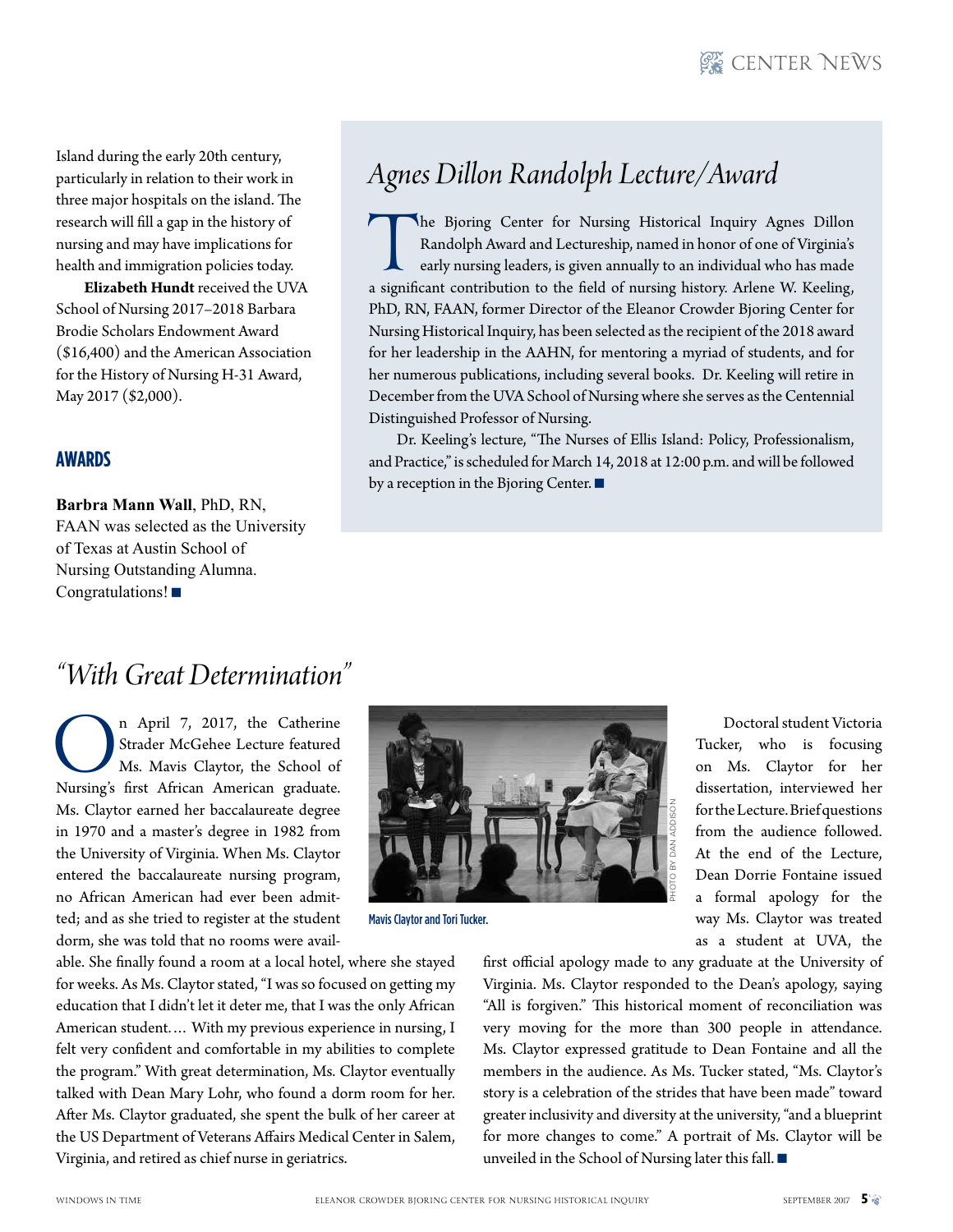

Transorbital lobotomy in progress.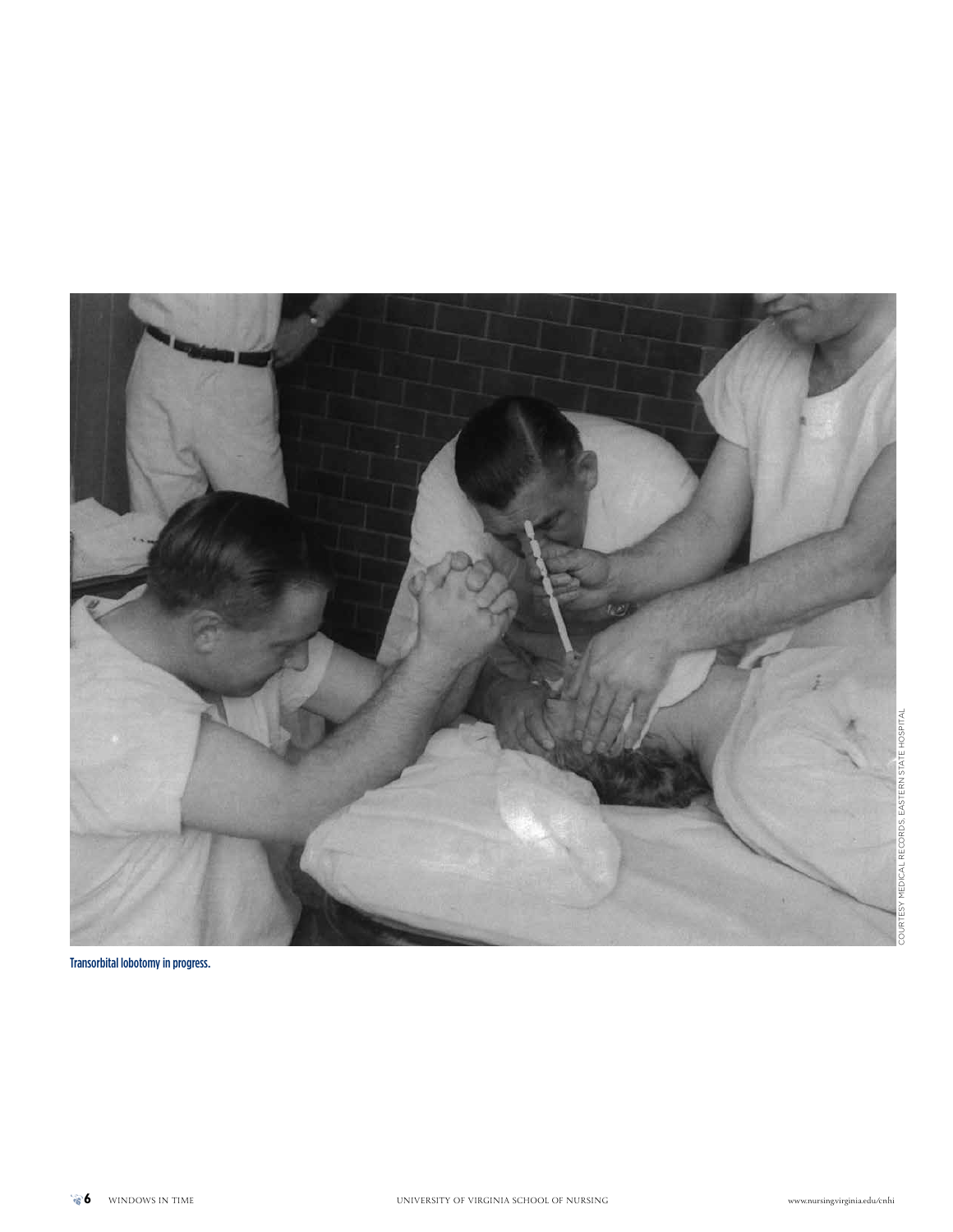# Transorbital Lobotomy at Eastern State Hospital, 1951–1954

**Janet Colaizzi, PhD, RN**

*Dr. Colaizzi, our guest author, is a respected educator, nurse, and historian who wrote the history of Eastern State Hospital in Williamsburg, Virginia.* 

We uch is written about pre-frontal lobotomy and the subsequent technique, transorbital lobotomy, as treatment for mental illness. Previous research on the subject focuses on autobiographical accounts or the personsubsequent technique, transorbital lobotomy, as treatment for mental illness. Previous research on the subject focuses on autobiographical accounts or the personality of Walter Freeman. Most of these accounts run into the brick wall of contempt and blanket condemnation. This feature focuses on the experience at Eastern State Hospital in Williamsburg, Virginia, how Walter Freeman got access to Virginia state hospitals, how patients were chosen for the operation, and the outcome for the patients and their families. Over the course of three years, from 1951 to1954, 185 patients at Eastern State were recipients of transorbital lobotomy. As with any medical intervention, some patients were helped and some were not.

In 1951, Eastern State Hospital was still recovering from World War II, and, like many hospitals of the era, it was overcrowded and understaffed. During those post-war years Eastern State established an American Psychiatric Association two year residency program for physicians. A psychiatric nursing student affiliation was also begun in response to a 1949 decision by the Virginia Board of Nursing. The new policy required all nursing students to have knowledge and experience in psychiatric nursing for licensure. No records exist for the fledgling nursing affiliation or its student enrollment. However, these changes improved staffing to a minimal degree.

In 1951, seven physicians and fewer than ten registered nurses were on the staff at Eastern State to care for 2,015 patients.<sup>1</sup> Two social workers, two or three psychologists and an occupational therapist provided support services. Few patients truly benefitted from direct professional care, as most were cared for by hospital attendants.

The first prefrontal lobotomy was performed in 1936 by neuropathologist Walter Freeman and neurosurgeon James Watts. Thereafter, they reported their results at medical society meetings and published in medical journals. An extensive body of literature soon accumulated both in professional journals and the popular press. Surgical intervention in the form of the lobotomy was rapidly accepted by the psychiatric profession and the public. The surgery was a practical therapeutic advance in a time when psychiatric treatment of mental illness seemed hopeless. Nothing could have seemed more logical for the treatment of mental illness than brain surgery, and it became a moral imperative to employ any treatment that offered even a scintilla of hope.

The prefrontal lobotomy technique required the aseptic environment of the operating room and the services of a qualified

<sup>&</sup>lt;sup>1</sup> Granville L. Jones, Eastern State Hospital, Annual Report, June 30 1951.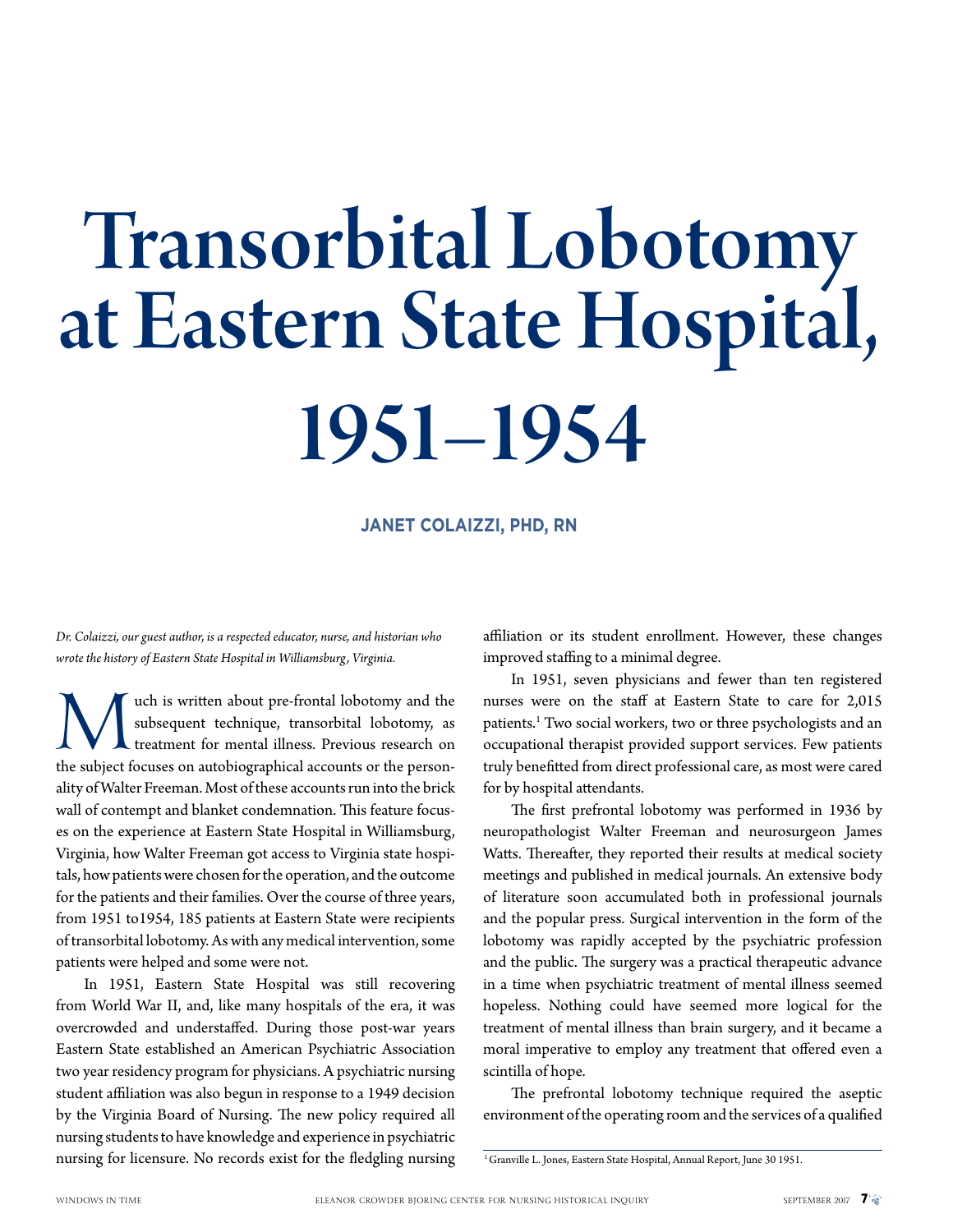neurosurgeon. Beginning in 1941, prefrontal lobotomy was performed at the Medical College of Virginia. Unfortunately, the surgery was costly and not likely to be available to patients in the state hospitals. Walter Freeman developed the technique of the transorbital lobotomy to simplify the operation and thus make it swift and cost effective. His research partner, James Watts,

to go ahead with the operation. Since the Board did not approve of Freeman's conducting the operation on the premises, the patients from Dejarnette Sanatorium were transported by bus to Washington, D.C. where their lobotomies were perfomed and returned to the Sanatorium after two days. After their surgeries the Superintendent of the Sanatorium reported to the Board



Walter Freeman and James Watts, 1970. Subseries 1.9, Box 21, Folder 5. MS0803 Walter Freeman and James Watts collection, Special Collections Research Center, The George Washington University Libraries, Washington, D.C.

was opposed to Freeman's innovation and thereafter ended their collaboration.<sup>2</sup>

Between 1936 and 1951, some 20,000 psychiatric patients in the United States received prefrontal lobotomy in both private and public hospitals. At the Medical College of Virginia, F. Findley Gayle, a board certified psychiatrist, had at his disposal neurosurgeons and the highest level of surgical technology and nursing care, which facilitated his performance of the technique. Dr. Gayle also served on the Executive Committee of the Virginia State Hospital Board. Between 1949 and 1951, the medical superintendents of Dejarnette Sanatorium and Western State Hospital in Staunton, Virginia, requested the approval of the Board to have Freeman offer the transorbital lobotomy at their hospitals. Dr. Gale resolutely vetoed the idea and the Board refused to approve the request.<sup>3</sup> Nevertheless, despite the disapproval of the State Hospital Board, the medical superintendents of Western and Eastern State Hospitals decided that "some of them are quite refractory, and the proposed arrangements for the operation here would obviate the necessity of struggling with them to get them to Washington."4

Throughout this time Walter Freeman presented himself, usually uninvited, at Virginia state hospitals. Evidently, he was well-received by the state hospital medical superintendents. His personage in medicine and his numerous publications led them to readily accept his offers to train the resident physicians to perform transorbital lobotomy. In August 1951, Hospital Superintendent Granville L. Jones, M.D. announced that Eastern State Hospital would begin to offer "brain surgery."5 Without the approval of the State Hospital Board, Jones had made arrangements with Freeman to visit

Eastern State twice a year as he made his rounds to the other state hospitals in Virginia.

Jones then established a Lobotomy Committee to select patients for the operation, subject to Freeman's approval. The Committee was comprised of physicians, a psychologist and a social worker. Nursing was not included in the meetings, but in the course of their deliberations, Dr. Jones and the resident physicians often referred to nursing reports. At the time, nurses did not write patient care notes on the medical records but submitted a "nursing report" at the end of a shift.

On November 15, 1951, Freeman operated on the first eleven patients. Of these, one patient, a twenty-two year old male, died ten days after the lobotomy from a staphylococcal infection in the operative tract. One patient who had been physically aggressive and spent many hours in seclusion became manageable and was able to participate in ward activities. After four years, he was discharged and never readmitted to Eastern

<sup>&</sup>lt;sup>2</sup> R. Finley Gayle, Jr. and Claude Neal, The Treatment of Certain Mental Disorders by Psychosurgery, *Virginia Medical Monthly*, 71(1944): 361–65. Since Freeman had developed the technique on cadavers using an ice pick, transorbital lobotomy never transcended its starting point. In fact, Freeman invented an instrument, the transorbital leucotome, for use in the operation.

<sup>&</sup>lt;sup>3</sup> Minutes of the Executive Committee, Virginia Department of Mental Health and Hygiene, October 12, 1950.

<sup>4</sup> Minutes of the Executive Committee, September 6, 1949; the State Hospital Board finally

relented and established a policy announced on December 14, 1952. 5 "Brain Surgery to Begin at Eastern," *Richmond Times Dispatch*, August 24, 1951, 10; see also, Guy Fridell, "State to Try New Brain Operation: Expert to Teach Doctors at Eastern," *Richmond News Leader*, August 23, 1951; John F. Daffron, "Radical Brain Surgery Tried by State on Mental Patients," *Daily Press*, November 19, 1951, 1.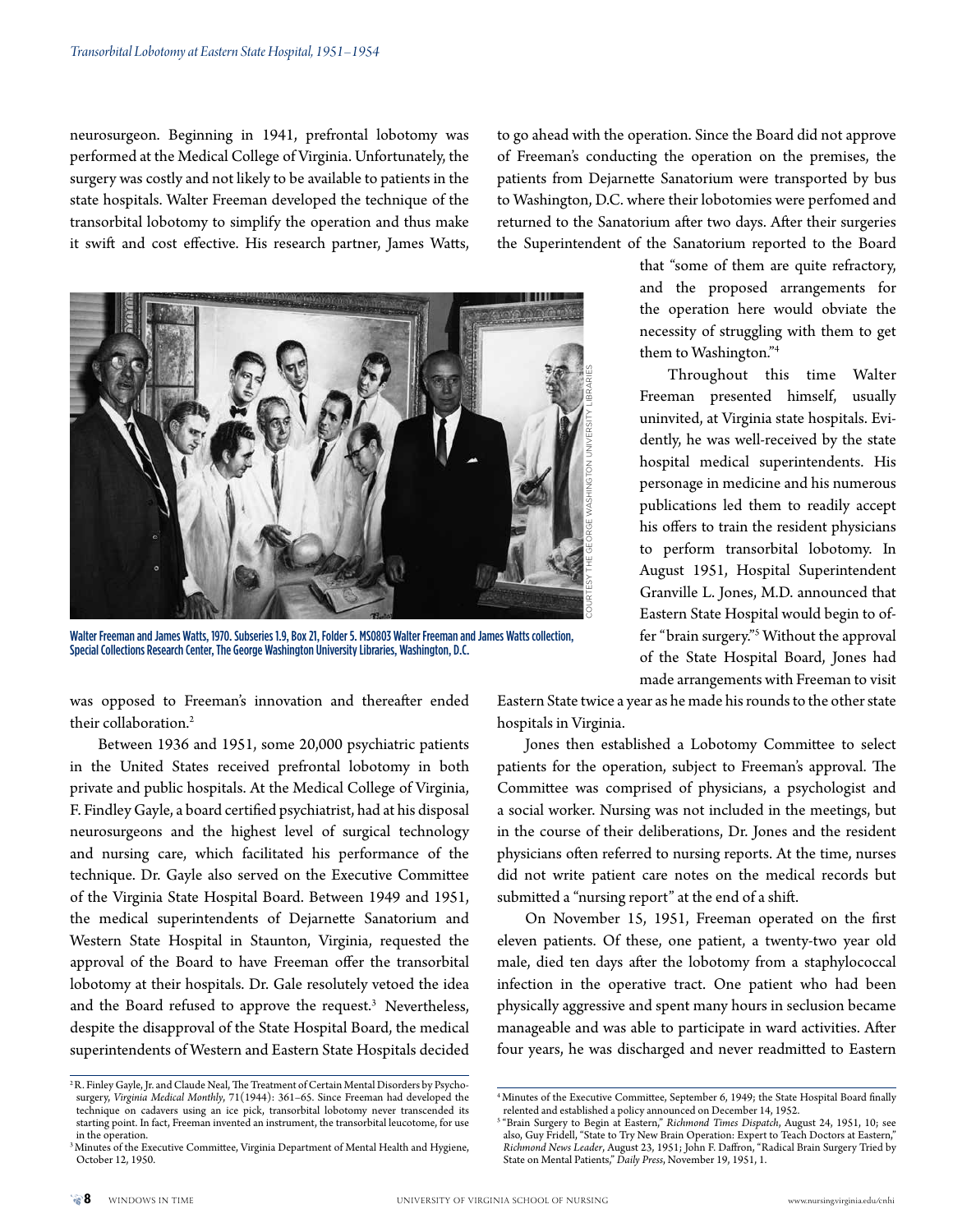Courtesy of Eastern State Hospital

State. Four of the patients had a slow resolution of their symptoms and were discharged after three years. One of the patients had no therapeutic effect from the lobotomy or any other intervention. He died eleven years later. Four of the patients were lost to follow-up.6

Freeman returned on February 28, 1952. Emboldened by a modicum of success with the first patients, the Lobotomy Committee identified 15 more patients. After a brief visit with each patient, Freeman approved of all of the candidates. All of the patients in this cohort had been hospitalized for several years and had received multiple courses of electroconvulsive therapy and insulin coma therapy. Some experienced brief improvement after these treatments, but regressed and again became aggressive and unpredictable. Four of these patients improved after the lobotomy and were discharged within the year. Four patients made slower but gradual improvement and were discharged in 1955 and 1956. Four of the patients had no appreciable

effect from the operation and remained in the hospital. Three of the patients were lost to follow-up.

It became evident that transorbital lobotomy did not affect an immediate or even a rapid resolution of psychiatric symptoms, but positive change in mental status was protracted and eventual in many cases. One persistently disturbed and aggressive patient had been hospitalized since 1936. Her parents visited regularly throughout her twenty-five years at Eastern State and in 1951 requested that she receive a transorbital lobotomy. The nursing reports to the Lobotomy Committee indicated her lack of progress, and that "sometimes she becomes very disturbed.…" thus leading Freeman to believe that she was not an appropriate candidate for the procedure, but in view of the parents' request, Freeman agreed to do the operation.<sup>7</sup>

Her recovery from the operation was uneventful, and after three days in the medical unit, she was transferred back to a "secure ward." Eventually and slowly, she became less withdrawn and her episodes of disturbed behavior disappeared. Still, she remained confined to the secure ward. The nursing reports

It became evident that transorbital lobotomy did not affect an immediate or even a rapid resolution of psychiatric symptoms, but positive change in mental status was protracted and eventual in many cases.

> noted that she was capable of taking care of herself and that she participated in ward activities. This case shows that sometimes even patients who were lost on the "back wards" of overcrowded hospitals could be helped. On June 26, 1960, she was granted a three day pass with her parents. She got along well, and her parents requested an extension of her pass. In fact, she never returned to the Hospital.<sup>8</sup>

> The lobotomy program ended after November 1954. Early in 1955, the Hospital began to use the first neuroleptic drugs. It soon became evident that the antipsychotic drugs had the same effect as transorbital lobotomy. Jones noted in his June 1955 Annual Report, "This year we did no lobotomies. This treatment … produces to some extent the same effects that the tranquillizing drugs produce and it was felt advisable to suspend the more radical treatment until a thorough trial of the drugs has been carried out. We … may discover that we cannot discard lobotomies altogether."9 With the rapid development of antipsychotic and antidepressant drugs, no further lobotomies were performed at Eastern State.

<sup>8</sup> Trial Visit Note, Medical Record, Eastern State Hospital, June 30, 1960.<br><sup>9</sup> Granville L. Jones, Annual Report, Eastern State Hospital, June 30, 1955.

**State** Eastern **Hospital Established 1773** 

<sup>6</sup> Eastern State Hospital, Lobotomy Records, 1951–1954.

<sup>7</sup> Walter Freeman, M.D., Summary for Transorbital Lobotomy, Medical Record, December 9, 1953.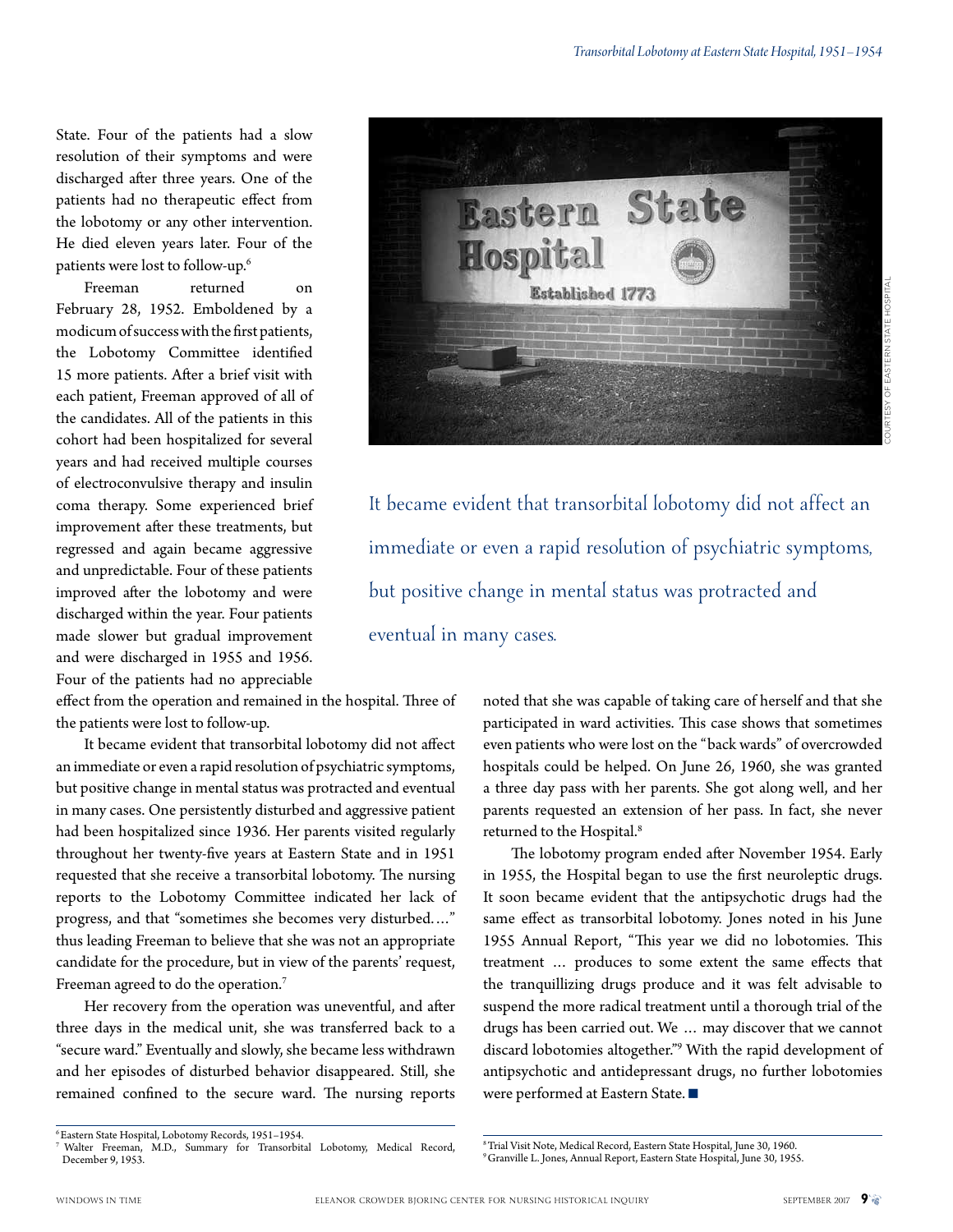### ONEWS & OPPORTUNITIES in Nursing and Medical History

### Conferences

#### $\blacksquare$  **American Association of the History of Medicine**

Los Angeles, California May 10–13, 2018 Additional information: *www.histmed.org*

#### **■ American Historical Association 132nd Annual Meeting**

Race, Ethnicity, and Nationalism in Global Perspective Washington, DC January 4–7, 2018 Additional information: *www.historians.org*

#### **n** Canadian Association for the **History of Nursing**

"Tracing Nurses' Footsteps: Nursing and the Tides of Change" Halifax, Nova Scotia June 15–17, 2018 Additional information: *www.cahn-achn.ca*

#### $\blacksquare$  Society for the Social History of **Medicine**

University of Liverpool July 11–13, 2018 Additional information: *sshm.org/upcoming-sshm-conferences*

#### **n** Southern Association for the **History of Medicine and Science** Augusta University Augusta, Georgia February 15–17, 2018

Additional information: *www.sahms.net*

### Calls for Abstracts

#### **n** Canadian Association for the **History of Nursing**

"Tracing Nurses' Footsteps: Nursing and the Tides of Change" Halifax, Nova Scotia June 15–17, 2018 Abstracts due December 15, 2017. Additional information: *www.cahn-achn.ca*

#### n **Medical History of World War I**

U.S. Army Medical Department Center and School, San Antonio, Texas March 22–25, 2018 Abstracts due November 10, 2017 Additional information: *william.s.marble.civ@mail.mil*

#### $\blacksquare$  **Society for the Social History of Medicine**

Conformity, Resistance, Dialogue and Deviance in Health and Medicine University of Liverpool July 11–13, 2018 Abstracts due February 2, 2018 Additional information: *sshm.org/upcoming-sshm-conferences*

### Call for Applications

The American Association for the History of Nursing (AAHN) offers four awards for completed research, each presented annually at the Fall Nursing History Conference. Only AAHN members are eligible to apply for these awards. Deadline for award submissions is May 15 of each year.

- **Teresa E. Christy Award** to encourage new nursing history investigators, and to recognize excellence of historical research and writing done while the researcher was in a student status.
- **Lavinia L. Dock Award** to recognize outstanding research and writing produced by an experienced scholar in nursing history who submits a book
- **Mary Adelaide Nutting Award** to recognize outstanding research and writing produced by an experienced scholar in nursing history who submits, most often, a post-doctoral research manuscript or article.
- **Mary M. Roberts Award** to recognize outstanding original research and writing in an edited book of nursing history. Additional information: *www.aahn.org/awards.html*



WANT TO LEARN MORE about the history of nursing? Connect with other nurses, scholars and archivists exploring the fascinating history of our healthcare system? Curious about the historical roots of current health policy and clinical practice? Join the American Association for the History of Nursing today!

Membership includes the annual journal, *The Nursing History Review*, *AAHN Bulletin*, a discounted rate for the AAHN annual meeting, and more!

For more information on the advantages of membership in the American Association for the History of Nursing and to join, visit: *aahn.org*.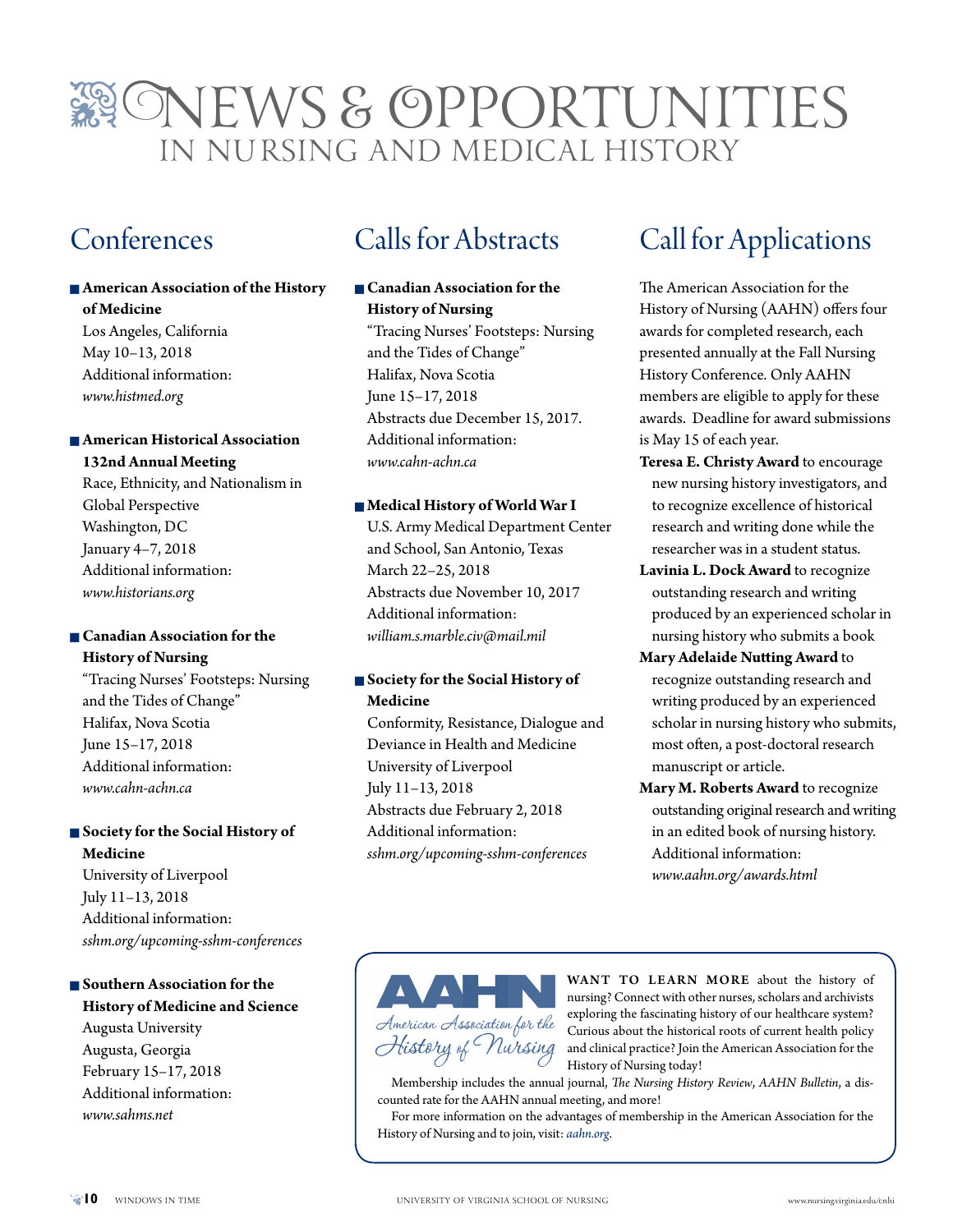#### Call for Papers: Medical History of WWI

San Antonio, Texas, US Proposals Deadline: November 10, 2017

Over 22–25 March 2018, the Army Medical Department Center of History and Heritage and the Uniformed Services University of the Health Sciences will be co-sponsoring a conference on the medical history of WWI.

It will be hosted at the U.S. Army Medical Department Center and School in San Antonio, Texas.

Presentations on all facets of medicine and healthcare related to the war are welcome, to include: historical understandings of military medicine as practiced by all participants and in all geographic regions; consideration of the repercussions of the war on the practice of medicine; medicine in various campaigns; effects on the home fronts; postwar medical issues; mental health issues; the pandemic influenza; and related topics.

Presentations should be 30 minutes long, and two-paper panels are welcome.

As with the 2012 conference, we anticipate publication of selected papers.

Contact Dr. Sanders Marble, Army Medical Department Center of History and Heritage at *william.s.marble.civ@mail.mil*

#### **FALL 2017 NURSING HISTORY FORUMS** MCLEOD HALL #5060 NOON-1 P.M.

September 15 **Nurses' Experiences in the Vietnam War: An Evening of Reading and Reflection** Presenting dynamic staged readings, a panel discussion by veteran nurses, and a look at the trailer for the new Ken Burns documentary on the Vietnam War. McLeod Hall Auditorium, 5:30–7:00 PM

*Co-sponsored by the UVA School of Nursing Eleanor Crowder Bjoring Center for Nursing Historical Inquiry and Compassionate Care Initiative, the UVA Department of Drama, and local PBS affiliate WVPT* 

September 19 **Midwifery in New Zealand: Shifts in Power and Responsibility Since 1990** Katherine Seidl, BSN, RN

OCTOBER 17 Hidden and Forgotten: Being Black in the American Red Cross Town & **Country Nursing Service, 1912–1948** 1st Annual Lorraine Bowers Albrecht Lecture Sandra Lewenson, PhD, RN, FAAN Lienhard School of Nursing, Pace University, New York City

October 31 **Nursing People with HIV/AIDS, 1981–1996** 2017 Brodie Fellow Tommy Dickinson, PhD, RN

Senior Lecturer, Florence Nightingale Faculty of Nursing, King's College, London

November 14 **Panel Presentation: A History of Professional Nursing in the United States** Arlene Keeling, PhD, RN, FAAN, Michelle Hehman, PhD, RN, and John Kirchgessner, PhD, RN, PNP

### *Barbara Brodie Nursing History Fellowship*

**The Eleanor Crowder Bjoring Center** for Nursing Historical Inquiry Barbara Brodie Nursing History Fellowship, a postdoctoral award, is open *for Nursing Historical Inquiry Barbara Brodie Nursing History*  to nurses engaged in historical scholarship that advances the field of nursing history. Applications for the \$3,000 award are due October 15, 2017, and the recipient will be announced in December, 2017. The selected Barbara Brodie Nursing History Fellow will present a paper from their research in the Center's Nursing History Forum series.

Selection of the fellow will be based on the scholarly quality of the investigator's project including: the clarity of the project's purpose, its rationale and significance, the rigor of its methodology and questions posed, and its potential contributions to the field of nursing.

The application and a curriculum vitae should be sent by email to the Center's Director, Dr. Barbra Mann Wall, *bmw8y@ virginia.edu*. Applications are available on the Center's Web site: *www.nursing.*  $virgini a.edu/Research/CNHI/Fellowship$ 

### *Center Archivist Accepts New Position*

**OUR EXECUTE AND SURFER CONTROLLED SURFERENCE SURFERENCE SPECIAL SPECIAL SPECIAL SPECIAL SPECIAL SPECIAL SPECIAL SPECIAL SPECIAL SPECIAL SPECIAL SPECIAL SPECIAL SPECIAL SPECIAL SPECIAL SPECIAL SPECIAL SPECIAL SPECIAL SPECI** Eric Drongowski, has left us to become the library media in Petersburg, Virginia. We will miss his skilled help with our archival activities. Eric appraised and organized individual and group documents, processed new collections, wrote grants, and reviewed Center policies to ensure privacy and preservation. He developed systematic ways to describe our collections to help future researchers, and he helped us with new ways to protect and store our documents in climate controlled conditions. Eric will remain in a consultative capacity with the Center, and we wish him the best in his new endeavors! $\blacksquare$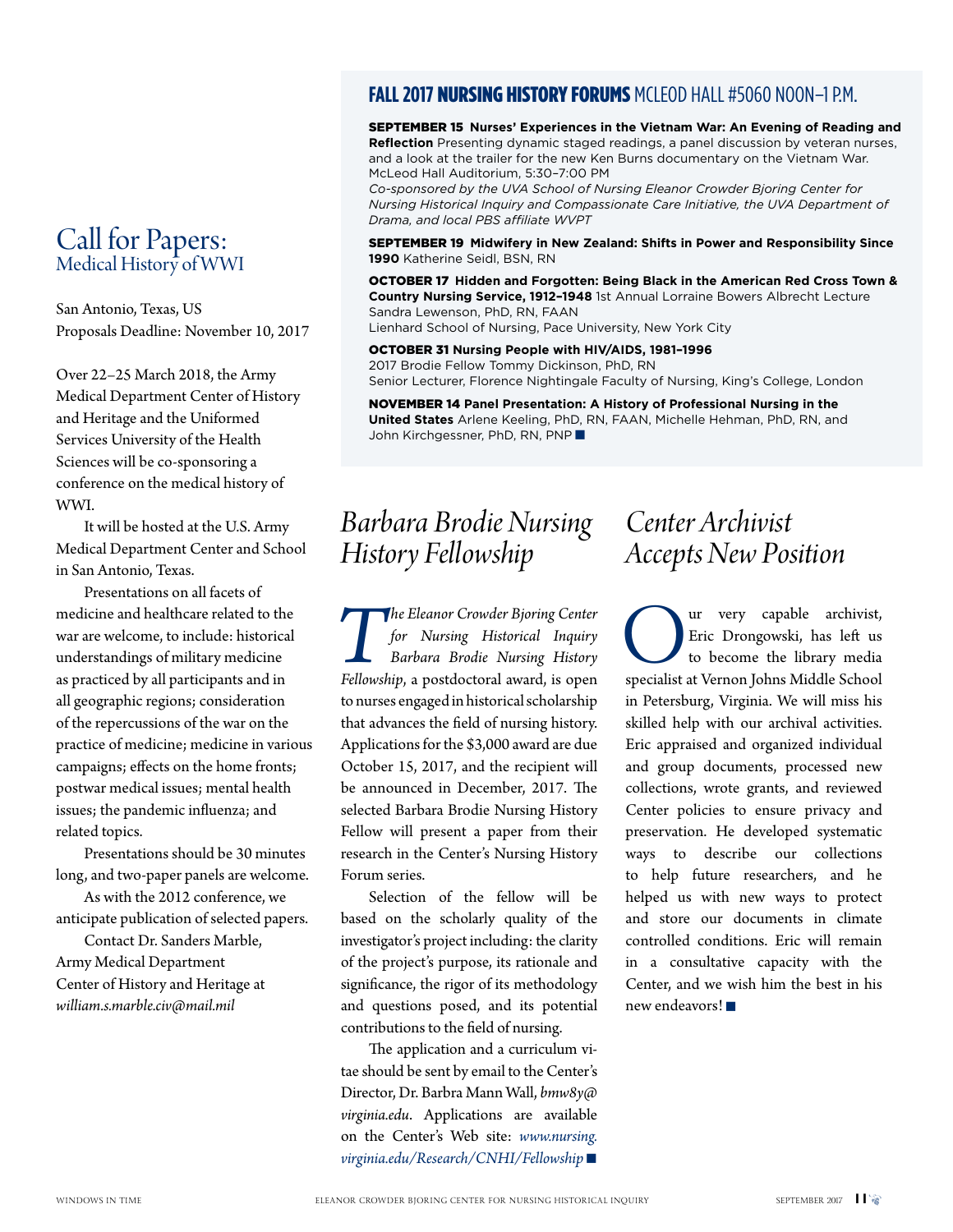## SNIPPETS FROM THE PAST

*Well, Tell Me What You Really Think!*

*The Patient's Perspective on Nursing Care* 

**Rebecca Coffin, PhD, RN**

URVETS HAVE BECOME<br>
ubiquitous—businesses desire to<br>
understand consumer opinions and<br>
preferences in order to improve their **VURVEYS HAVE BECOME** ubiquitous—businesses desire to understand consumer opinions and products and services. Healthcare organizations have also surveyed clients for years, and the results of those surveys have become increasingly important as the responses are now tied to potential additional reimbursement from insurers. But nurses have long been interested in the thoughts and responses from their clients. Here are some snippets originally published in *The American Journal of Nursing* that describe patient perceptions of nursing care:

#### From an anonymous patient in 1920:

I feel, however, as I lie here on my back, hardly able to raise my head from the pillow, and realize all that is being done for me by the woman into whose care my person has been committed autocrat though she be!—that the nurse is entitled to fully two-thirds of the credit for every cure. The doctor plants the little seed of health, but the nurse is the one who makes it grow. $1$ 

#### This male patient held nothing back when he recorded his thoughts in 1934:

I am a patient. For the past seven years



An Air Force nurse adjusting a patient's traction at Wilford Hall Medical Center, 1983.

I have been in sanatoriums, hospitals, and health homes throughout Missouri, Arizona, New Mexico, and Colorado.… I think I know nurses—their good points as well as their bad.… There are three types of nurses about whom patients complain and who are responsible for all the ills of the profession. These are: the "dumb" nurse; the lazy nurse; and the giddy nurse.

The "dumb" nurse is found in every hospital. Except for ordinary routine work she is useless. The simplest daily requests must be constantly repeated.… The lazy individual is no more unusual among nurses than any other occupation.… It is in the small tasks where her nature shows itself. The patient has emptied his water pitcher. It is now 10:30 A.M. The nurse always fills it at noon. She ignores the empty pitcher, trying to act as if she does not see it. Unless the patient complains it remains unfilled until the regular hour.… The giddy nurse, the third and last source of annoyance to patients, is often a likable girl whose failing is in the unconscious neglect of her duties.<sup>2</sup>

#### A public relations consultant presented findings of a survey in 1947:

Quite a number of patients considered that in view of the failings of hospitals in the way of janitor and laundry service, the nurse did well to keep her good disposition. A fairly typical comment from Rockford, Illinois, summed it up by saying that the deficiency of service was "enough to tax the nerves of the best of nurses."3

An … extreme criticism and not typical was that most of the older nurses were "stiff, pompous and officious after age forty. Fire them before." Were that patient a member of your exacting profession, very likely she would not have been so critical.<sup>4</sup>

#### Finally, from a young boy in 1967, who tries to set the record straight:

A nurse is nice and kind. She is not a mean one like some people. But it don't matter anything what people think. But I think a nurse is nice still. You can eat almost anything she fixes for you.<sup>5</sup>

2 John Gardner, Jr., "A Patient Considers Nurses," *The American Journal of Nursing* 34, no. 8 (1934): 746–8.

<sup>1</sup> F.B., "Nurses From a Patient's Standpoint," *The American Journal of Nursing* 21, no. 3 (1920): 157–8.

<sup>3</sup> Edward L. Bernays, "What Patients Say About Nurses," *The American Journal of Nursing* 47, no. 2 (1947): 94. 4 Ibid.

<sup>5</sup> Judy Goodman, "A Nurse is a Heck of a Nice Thing," *The American Journal of Nursing* 67, no. 3 (1967): 551.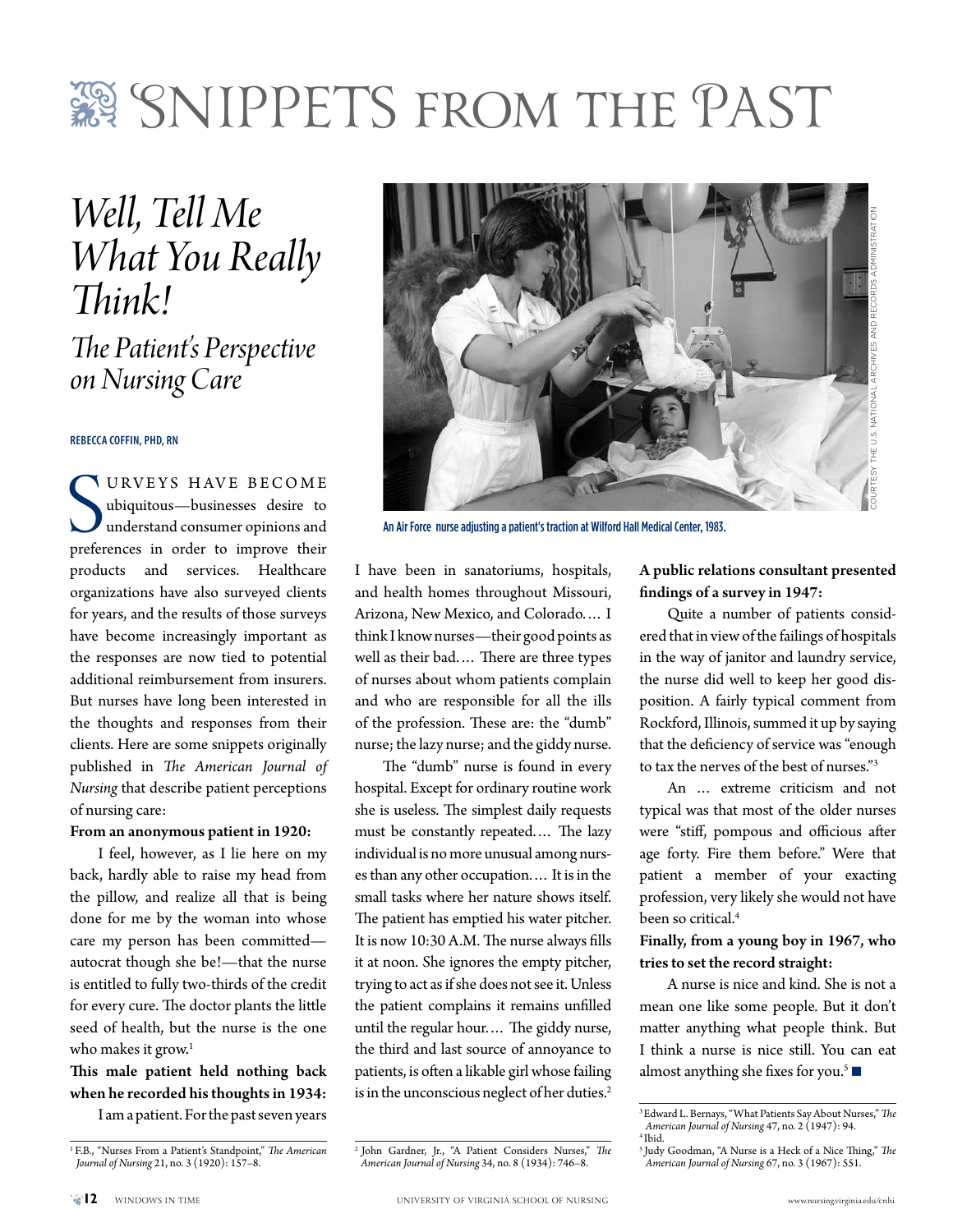



### *Reunion for School of Nursing Diploma Graduates*

On March 30, 2017 the Eleanor<br>Crowder Bjoring Center for<br>Nursing Historical Inquiry<br>hosted a reunion for alumnae of the Crowder Bjoring Center for Nursing Historical Inquiry University of Virginia School of Nursing diploma program. The honored graduates

represented graduation classes from the 1940s, 1950s and 1960s. Throughout the evening the attendees reminisced about night duty with twenty to thirty patients to care for, house mothers, evening curfews, sunning on the roof of McKim Hall, and the U.S. Cadet Nurse Corps. But most of all, they agreed there were plenty of good times during their student years at the UVA School of Nursing.  $\blacksquare$ 

### *A UVA Graduate Nurse in World War I*

amilla Wills, whose collection<br>we archive at the ECBCNHI,<br>was one of one hundred<br>nurses who reported for duty to we archive at the ECBCNHI, was one of one hundred Margaret Cowling, Superintendent of Nursing for UVA's Base Hospital 41. The group formed in spring of 1917, but was kept stateside until the summer of 1918. The Center's window depicts Camilla's voyage overseas on the USS Cartago en route to France in July 1918. The window commemorates UVA nurses' participation in Word War I. $\blacksquare$ 

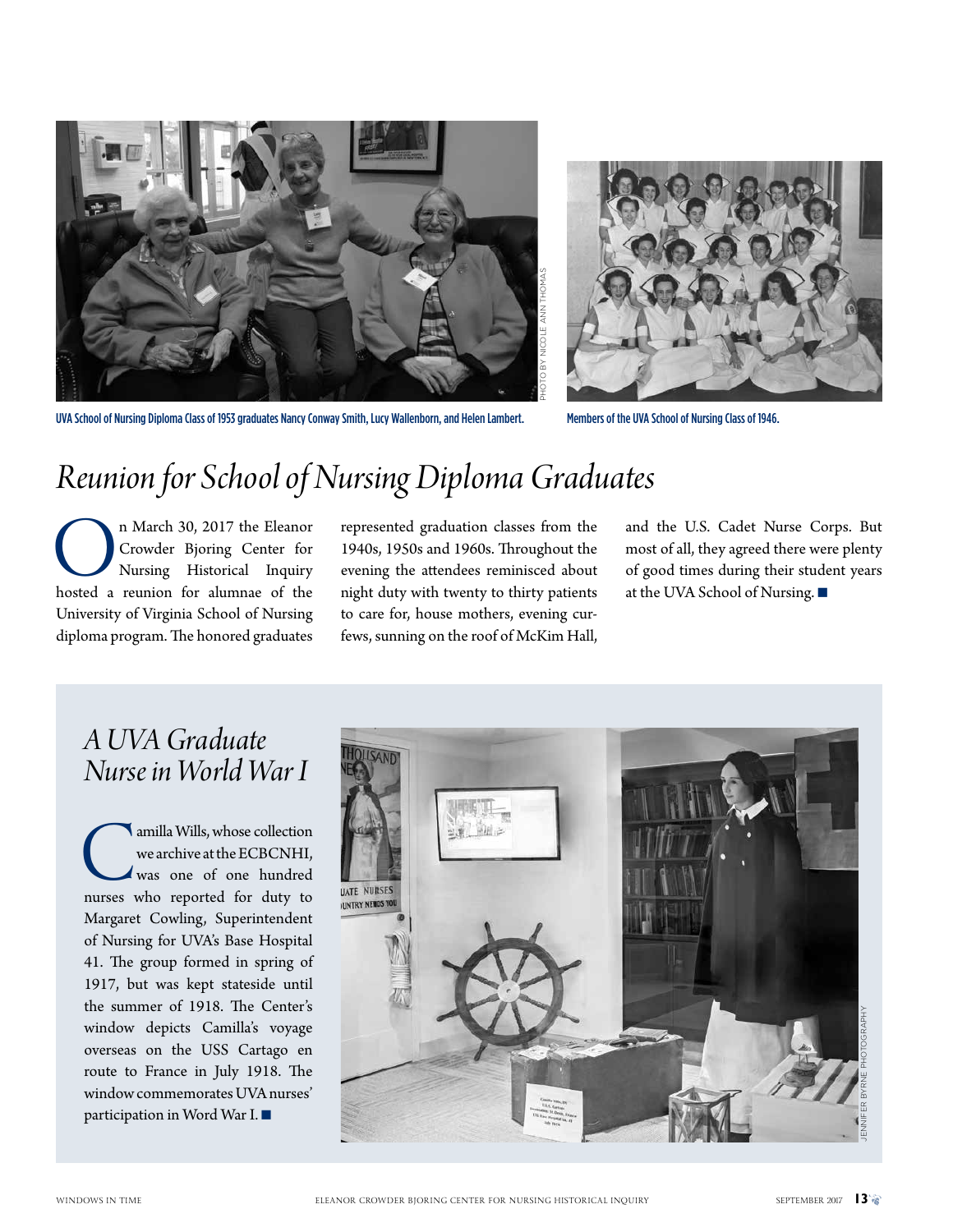

### *We would like to extend sincere thanks to each of our contributors.*

#### **GUARDIAN**

#### \$10,000 and above

Eleanor Crowder Bjoring Debra J. Mann Denise G. and Charles H. Sherer Barbra Mann Wall

#### Envoy

\$3,000–\$9,999 Barbara M. Brodie Annette Gibbs

#### Agnes Dillon Randolph **SOCIETY** \$1,000–\$2,999

William H. Albrecht, Jr. Jane Balint and Kenneth A. Ramsey Barbee Bancroft Janis Peacock Bellack Deborah L. Bowers Sue C. and Dudley F. Bryant Patricia A. Cloonan Janet Colaizzi Melanie H. Cowlishaw Pauline L. Dessertine Gerontological Advanced Practice Nurses Association Mary E. and Robert S. Gibson Richard P. Keeling Lucie S. Kelly John C. Kirchgessner B. Jeanette Lancaster Joan E. Lynaugh JoAnne Hutchinson Peach Pediatric Nursing Certification Board Rita H. and John S. Pickler Carol L. and Paul N. Veltman Donna F. and Richard P. Vinal Kenneth R. White Patricia B. and Keith Woodard

#### PHOEBE PEMBER SOCIETY

\$700–\$999 Arlene W. Keeling James L. Maddex, Jr. Jean C. Whelan

#### ROY BEAZLEY SOCIETY \$400-\$699

Christine M. and William H. Albrecht III Alice M. Auciello Katharine J. Buck Pamela F. Cipriano and Ronald B. Turner Leanna Crosby Linda R. and George E. Davies Vivian I. and Richard W. Douglass Marilyn E. Flood Elaine R. and Eric C. Kendrick Pamela A. Kulbok Sandra B. Lewenson Yu-Shen Lin Sarah N. Nicholson Frances Marshall Purcell Catherine R. Ratliff Sylvia D. Rinker Audrey E. Snyder

#### **CENTER SUPPORTER** \$100–\$399

Jeanette Waits

Terrance L. Albrecht and Louis Penner American Society for Pain Management Nursing Joel G. Anderson Rima D. and Michael W. Apple Ellen D. Baer Rebecca D. Bowers Maxine Craddock and Henry L. Burton Terry A. Carr Barbara Chamberlain Janis C. Childs Ruth R. Chitwood Anne Z. and Kenneth Gray Cockerham II Rebecca Coffin Betty Elliott and Leonard F. Coyner Patricia D'Antonio Pamela Baker and Darryl L. DeGuzman Linda Dofflemoyer Devine Carolyn J. DuVal June Welsh and Porter B. Echols Joe Eggly Shawn M. Floyd Dianne M. and Charles J. Gagliano Barbara M. Gaines GE Foundation Megan Gibbs

Carol. S. Helmstadter Linda C. Hodges Nancy Hoffart Patricia A. and Edward J. Kaiser Jeanne J. Kiefner Gayle M. Lorenzi Burden S. Lundgren Brigid Lusk Ruth G. Manchester Diane J. Mancino Adrian S. Melissinos Elfrida H. Nord Lisa Ann Plowfield Gay A. Redcay Whitney Jones and Andrew C. Robertson Paula T. and Marshall Ruffin, Jr. Sandra Whitley Ryals Cynthia Worrell and John R. Sanborn Margarete Sandelowski Constance G. Sanders Karen Saunders Diane J. Skiba Ann G. and Alton L. Taylor Sue C. and Patrick M. Taylor Kenneth J. Walker Lynn Irene Wasserbauer Lisa M. Zerull

#### Friends of the Center Up to \$99

Shirley D. and James R. Ayers III Susan B. and S. Jeffrey Bastable Elizabeth M. Bear Geertje Boschma Sarah Charlton and James T. Cargile Lisa M. Chotkowski-Ashley Rita K. Chow Mary T. Deardorff Evelyn Jane Driver Margaret E. Easter Judith and Jonathon Erlen M. Louise Fitzpatrick Janet A. Garrison Shirley M. Gullo Felicity Harper Kathryn W. Kelsey Kathleen A. Koon Eloise R. Lee Maryann Doris Lee

Laura J. Markman Ann T. McKennis Ann B. and M. Scott Mingledorff Rita Monahan John L. Parascandola Linda C. and David H. Pearce Ann Pressey Nancy Gray and Michael E. Rockers Mary T. Sarnecky Todd L. Savitt Carla Schissel Vicki Lynn Schwab Thomas D. Smith Vickie H. Southall David V. Strider, Jr. Mary P. Tarbox Florence Weierbach Bridget B. Whitson Susan Andresen Winslow Sandra J. Wood

#### In Honor Of

Kris Blackstone Deborah Louise Bowers

Barbara M. Brodie, Ph.D. Jane Balint and Kenneth A. Ramsey Janis Peacock Bellack Katharine J. Buck Melanie Hurt Cowlishaw Patricia A. Kaiser James L. Maddex, Jr. Carla Schissel Jean C. Whelan

Dorothy K. Fontaine, RN, PhD, FAAN Debra J. Mann Paula T. Ruffin

#### Arlene W. Keeling, Ph.D.

Pamela Baker DeGuzman Debra J. Mann Sylvia Diane Rinker Paula T. Ruffin

Jane Bryant Neese, Ph.D. Lisa Ann Plowfield

Ms. Rosalia Ross Whitney Jones and Andrew C. Robertson

Ann G. Taylor, EdD Joel G. Anderson

Barbra M. Wall, Ph.D. Debra J. Mann

#### In Memory Of

Mrs. Lorraine Bowers Albrecht Christine M. and William H. Albrecht III Terrance L. Albrecht William H. Albrecht, Jr. Vivian I. Douglass Joe Eggly Felicity Harper Ann Pressey

Mary Ann Blount, RN Cynthia Worrell and John R. Sanborn

Mrs. Shirley S. Gordon-Webbink Janet A. Garrison

Ms. Evelyn Haynie Jones Carolyn J. DuVal

Ms. Alice Leathers Maddex James L. Maddex, Jr.

Mrs. Bonnie Jean Rice Mann Debra J. Mann Barbra M. Wall Diane W. and Robert A. Wiegle

Ms. Amye Rice Russell Debra J. Mann Barbra M. Wall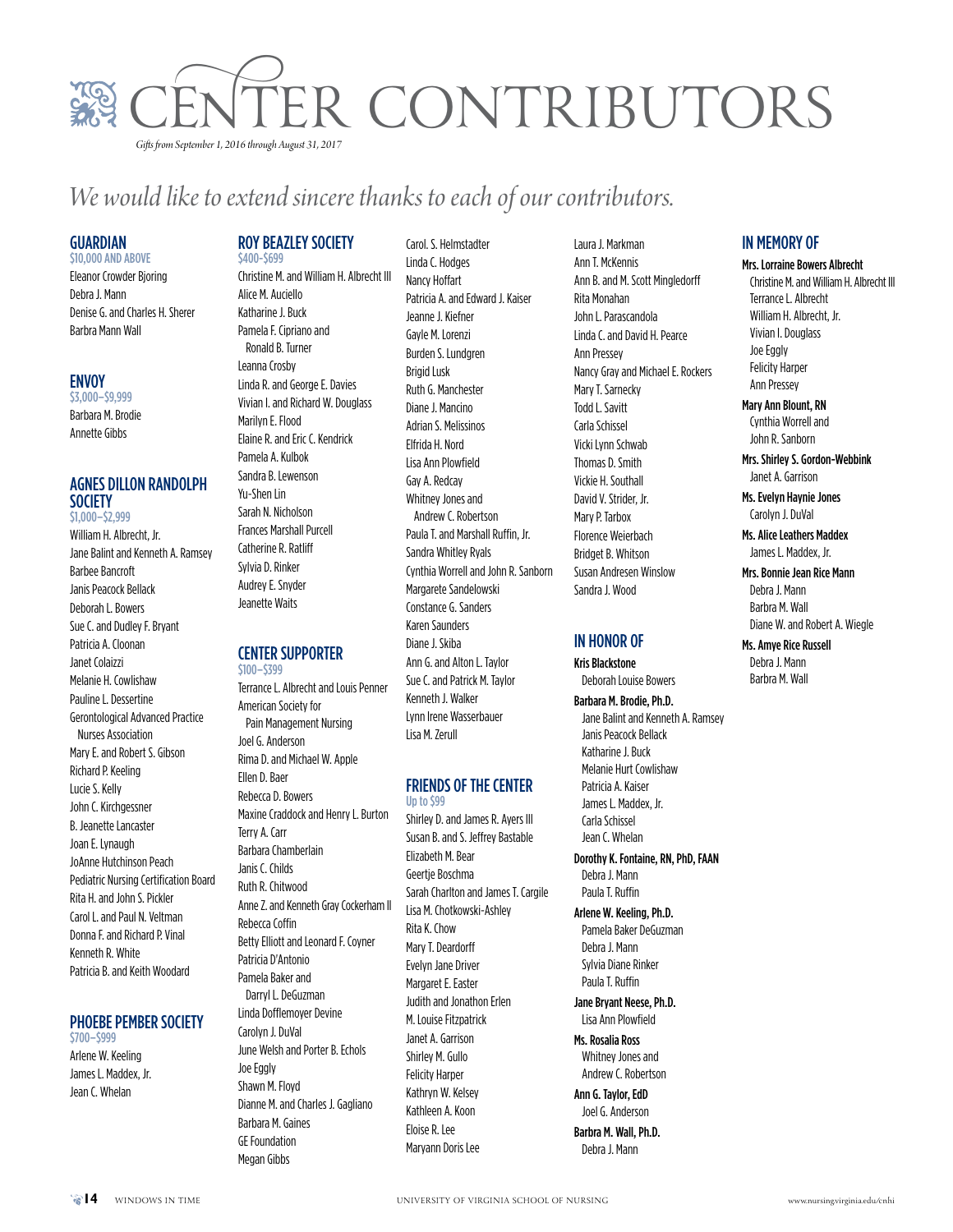

Ambulance and team, c. 1917.



Nurses, 1904.



**Carole L. Battle** vintage nursing texts, documents and photographs

**Barbara Brodie** books pertaining to nursing and healthcare history

**Sue C. Bryant** nursing history book, memorabilia, and documents related to doctoral study at the UVA School of Nursing

**Suzanne Houg Clark** documents and photographs pertaining to her Harper Hospital School of Nursing Class of 1961 student experience

**Ellen K. DuVall** annotated list of books on experiences of military nurses during wars

**June W. Echols** additions to the collection pertaining to her nursing experience

**Dunlop Ecker** photographs of his grandmother, Charlotte Martin, the first superintendent of nursing at the University of Virginia hospital

**Nancy Eksterowicz** documents pertaining to her nursing experience as an Acute Pain Service Coordinator as well as vintage nursing photographs, instructional pamphlets, books, and artifacts

**Ann McKennis** material pertaining to her student nursing experience and to nursing at Pearl Harbor

**JoAnne Peach** additions to the JoAnne Peach Collection

**Joan Rinehart-Green** books pertaining to nursing and nursing history

**Patricia M. Quill** additions to the Patricia M. Quill Collection

**Loretta Spittle** vintage nursing texts and photographs

**Donald Traser** transcription of the diary of Carrie Lee Chapman Traser, UVA SON DIPLO 1936

**Beverly Williams** photographs, documents, and artifacts pertaining to her mother's experience in the Army School of Nursing during World War I

Pat Wood UVA School of Nursing Diploma Class of 1947 **Recollections** 

**Sandra J. Wood** additions to the Society for Education, Practice and Research in Nursing Collection

Metropolitan Life Insurance pamphlet, 1918.

ECBCNHI

**CONTRIGHTS BEVERLY WILLIA** 

msMS COLLECTION